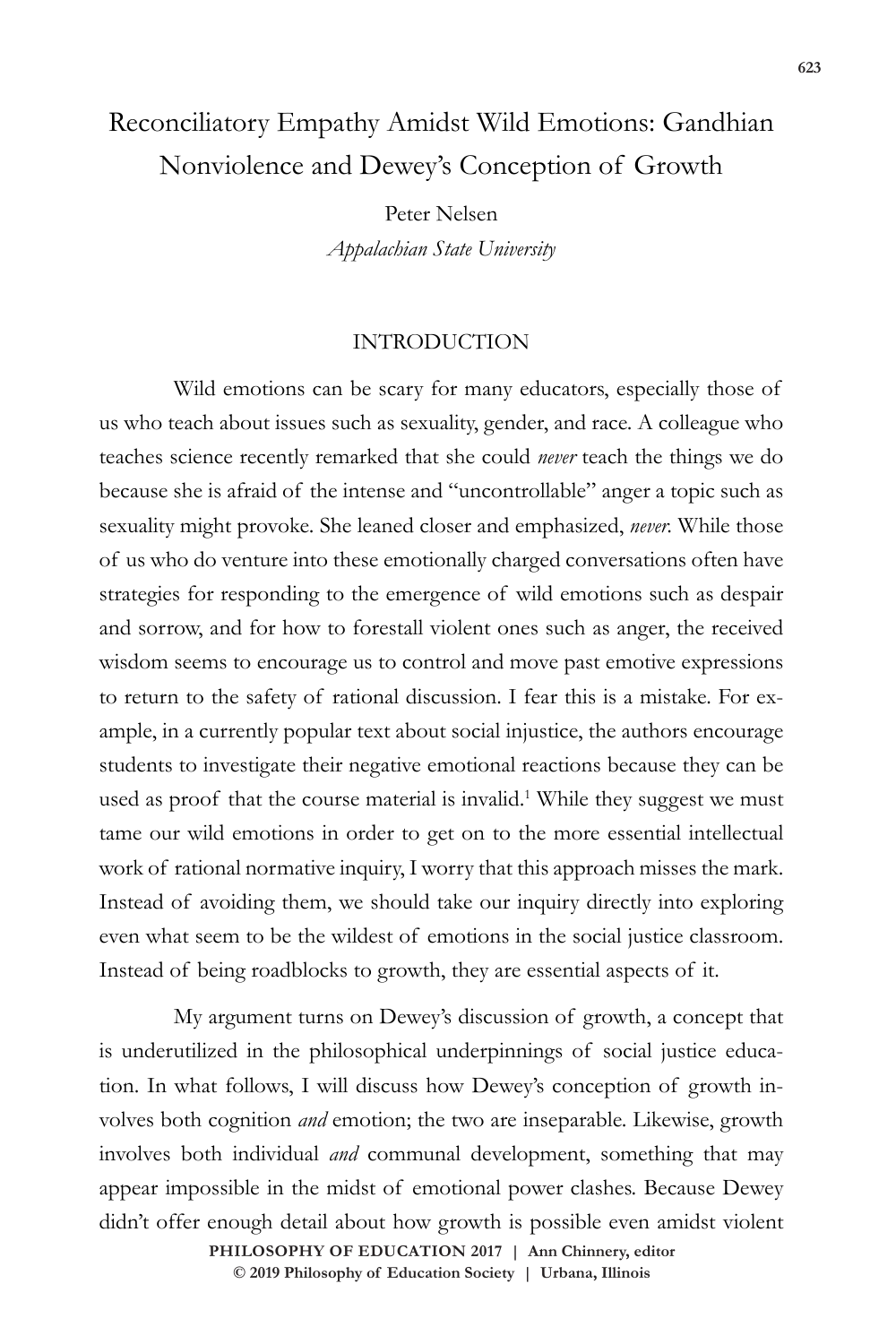power struggles, I link Deweyan growth to Gandhian nonviolence. A focus on nonviolence offers us resources for conceptualizing how emotion, growth, and power intersect. It also provides a lens through which we can re-examine our tendencies to avoid engaging with emotion; not doing so may contribute to supporting the oppressive dynamics we seek to disrupt. The argument develops in three sections. In the first, I summarize Dewey's conception of growth. In the second, I introduce key philosophical aspects of Gandhian nonviolence and tie them back to Deweyan growth and our focus on power and social justice. In conclusion, I then turn to an example of the sort of skills and capacities that support engaging with emotion to inspire growth.

### DEWEY AND GROWTH

While many have criticized growth for its seeming inability to offer normative guidance<sup>2</sup> (and hence it could not be a lynchpin for social justice education), it is essential to understand that growth is both social and normative. It points to our abilities to adapt to and make change in the world, to be able to continue to develop our skills at adaptation and problem solving, and to do so within the context of creating the conditions for *others* to grow also. This last aspect anchors growth normatively to creating conditions in which all can grow; it underwrites Dewey's conception of a "great community" in which members freely associate and communicate with one another to resolve social problems and simultaneously support individual growth, even across group memberships, such as those associated with race and class, or those such as religion or political affiliation that involve seemingly incommensurable ideological commitments:

> From the standpoint of the individual, it consists in having a responsible share according to capacity in forming and directing the activities of the groups to which one belongs and in participating according to need in the values which the groups sustain. From the standpoint of the groups, it demands liberation of the potentialities of members of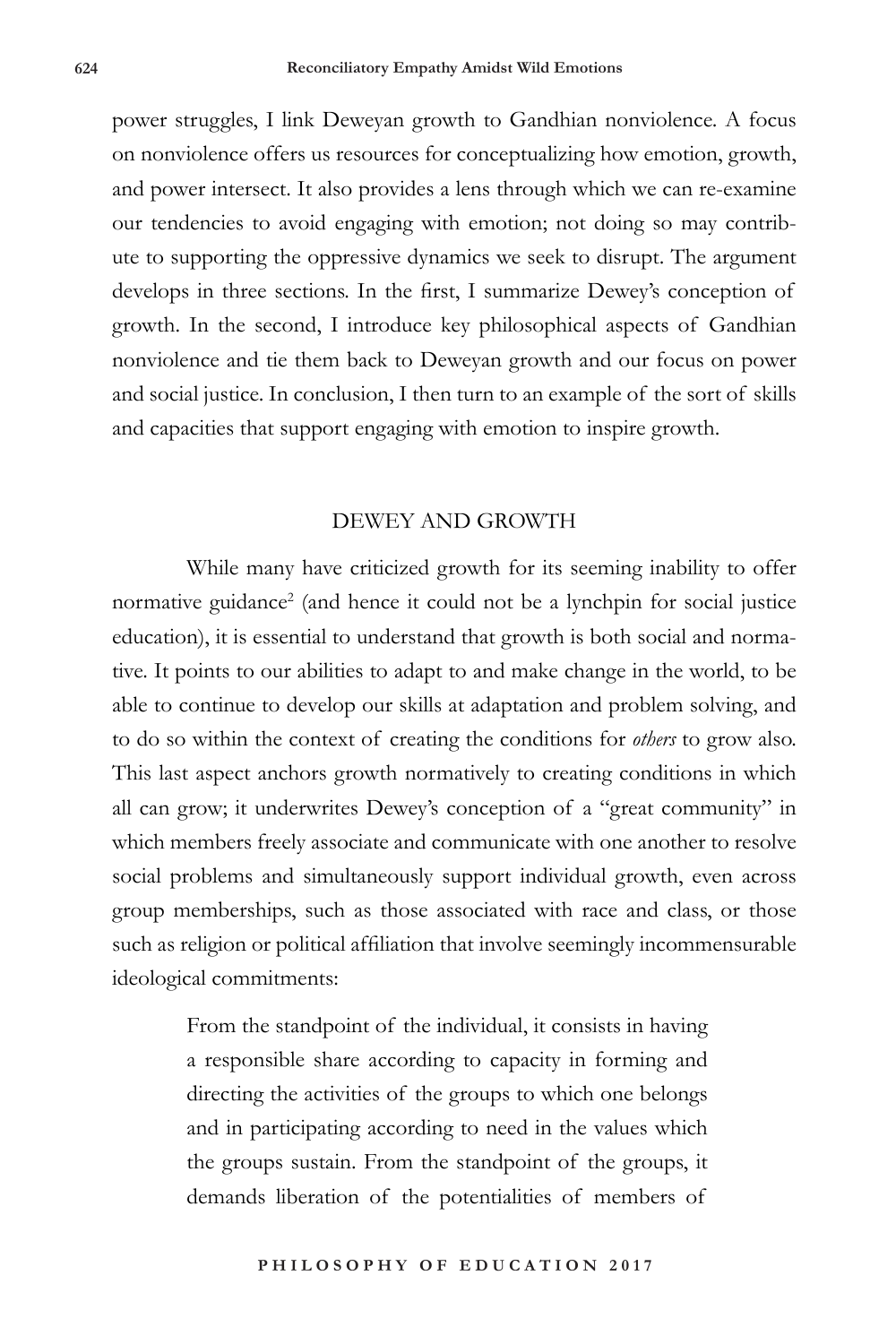a group in harmony with the interests and goods which are common. Since every individual is a member of many groups, this specification cannot be fulfilled except when different groups interact flexibly and fully connected with other groups.3

Dewey argues that a group must develop the capacities of each of its members, but again, because members co-exist in other groups, we must also find ways to harmonize our group memberships such that one group's practices do not inhibit the growth of the members of other groups: " … It demands liberation of the potentialities of members of a group in harmony with the interests and goods which are common. Since every individual is a member of many groups, this specification cannot be fulfilled except when different groups interact flexibly and fully connected with other groups."<sup>4</sup> Focusing on growth, then, requires a substantive commitment to creating socially just spaces because individual growth cannot be built upon and sustained by oppressive power relations. Conditions that inhibit the growth of individuals in oppressed groups reduce their capacities to engage in effective reconstruction of and responses to the problems they face. Our collective abilities to grow are thus inhibited.

Dewey's conception is open to the critique that creating such conditions is difficult if not impossible when different normative conceptions of the good collide, especially across differences in power. Rather than threatening growth, though, the way forward may be exactly where many of us fear to go: Growth entails an engagement with what we may perceive to be wild and dangerous emotions. Dewey understands emotions as part of our capacity to respond to the challenges we face in the world; they help us negotiate and respond to the world around us. To understand why, we now turn to Dewey's theory of emotion.

## DEWEY ON EMOTION

While Dewey's writings on emotion are brief,<sup>5</sup> they offer a conception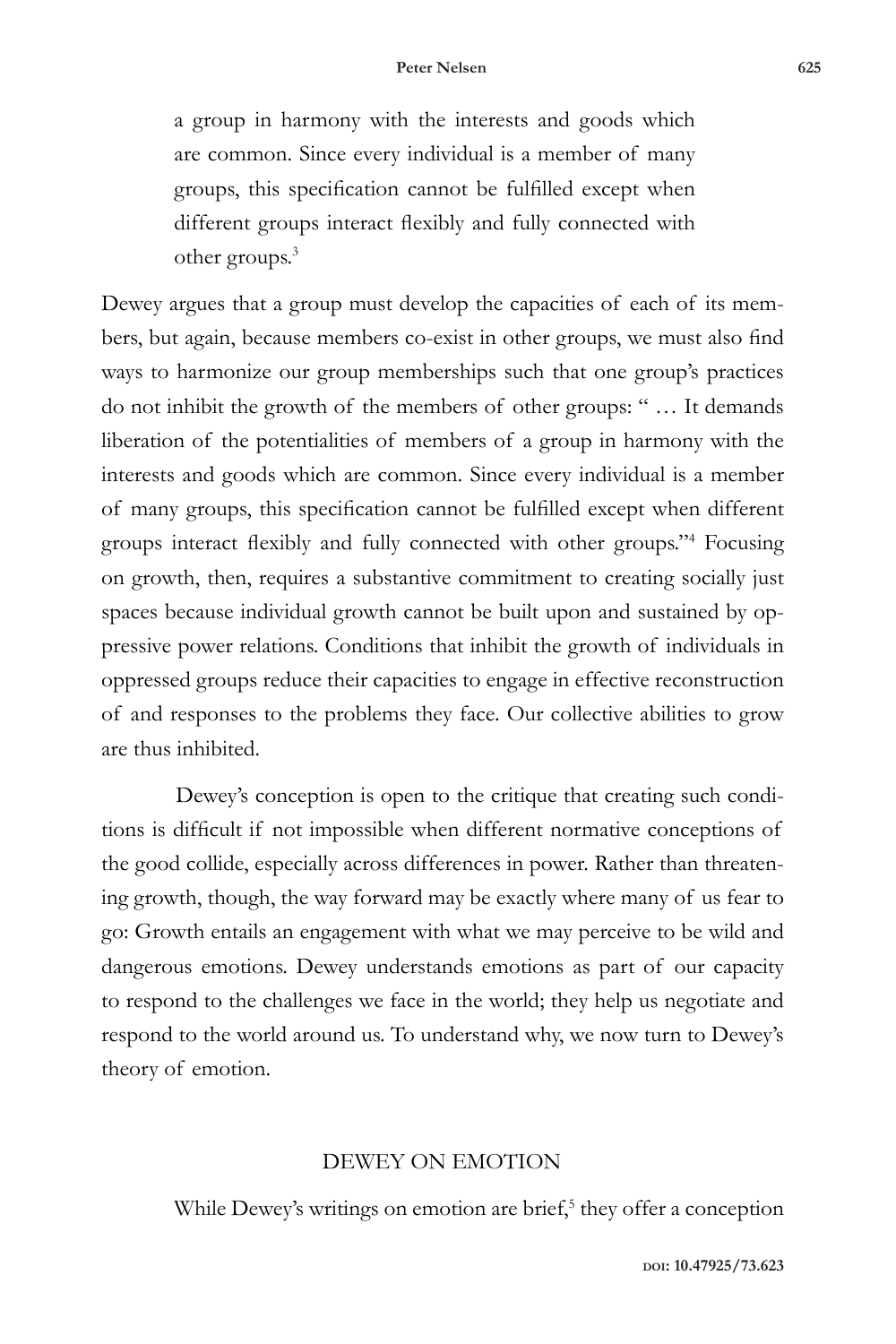of emotion that is being verified in current research.<sup>6</sup> Reconstructing work on emotions by Darwin, James, and Mead, Dewey rejects the notion that emotions can be understood as internal to individual agents. Instead, they are a complex hybrid of internal cognitive and physical processes that are also transactions with our surrounding environments. For Dewey, "emotions are aspects of ongoing patterns of action through which an organism successfully negotiates its biosocial world."7 Furthermore, emotions are *intentional* in that they are directed at something, and it is important to stress, they involve cognition: <sup>8</sup> "[T]he full emotional experience ... is always 'about' or 'toward' something; it is 'at' or 'on account of' something, and this prepositional reference is an integral phase of the single pulse of emotion."9 Dewey argues that we don't truly feel singular emotions, thus, "experience is emotional but there are no separate things called emotions in it."10 Instead, we experience them as part of a complex whole that remains in flux. Feelings collide with one another and, moreover, they interact with our judgments, too. All of this transpires in a complex social world, so we cannot divorce feelings from the myriad socially learned concepts and norms that help us make sense of and impact our emotional experiences. Dina Mendonça captures this dynamic well. Emotional experience:

> [i]s intimately connected to the way the situation is perceived and understood, and the way the array of feelings and events tells a story. Even though the richness of an emotional situation makes it such that it is impossible to describe it properly with words as to fully capture it, we label situations with names of emotion. For example, we say, "it was a sad situation," or "it was an exhilarating situation."<sup>11</sup>

Mendonça argues that one implication of Dewey's conception of emotion is that we can understand them as being subject to revision as the situation in which they arise unfolds. Thus, rather than being stuck in places unmanageable, and perhaps seemingly impossible, for inquiry, wildly negative emotional reactions in classrooms are transactions, and they can be altered by the very experience of being, thinking, and acting in relation with others in the social space. As Jim Garrison emphasizes, though, having an emotion is an *ongoing*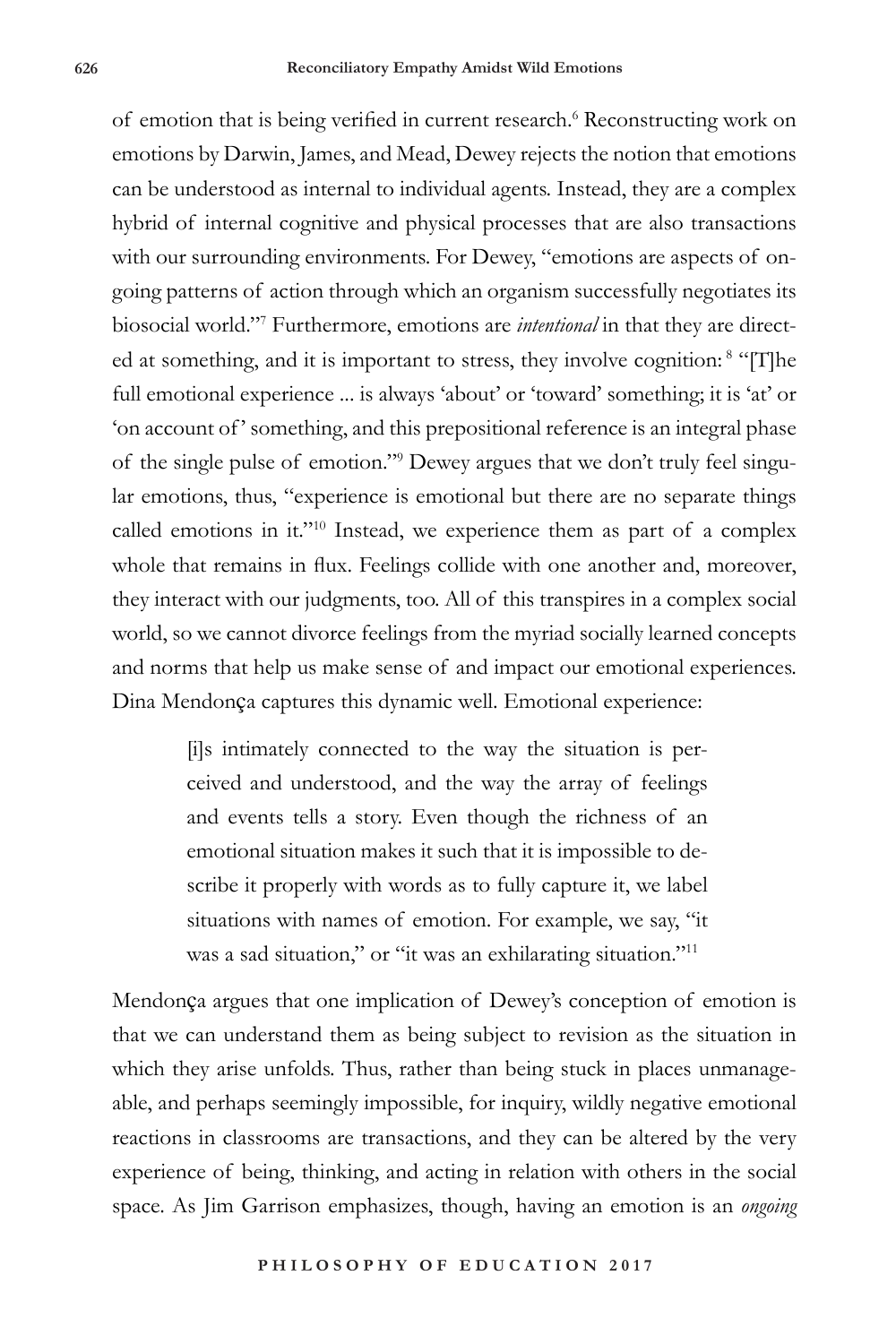#### **Peter Nelsen 627**

*process*. Rather than conceiving of this dynamic as linear, Dewey's powerful conception pushes us to envision emotions as part of an unbroken cycle rather than a linear experience. Our judgments and actions influence our emotions, and our emotions influence our judgments and subsequent actions. All of these dynamics also happen within complex social fields that involve past and present experiences, habits, and conceptual resources.

I want to focus on one aspect of this complexity. Many philosophers of emotion<sup>12</sup> have suggested that emotions have a narrative structure, that they are impacted by the stories we tell about a given situation. Dewey argued this as well: "All emotions are qualifications of a drama and they change as the drama develops."13 The last part, again, is important because it pushes us to understand emotions as being multidirectional transactions, part of circles of experience that include cognition and action, too. We can examine our stories while we also examine our emotions themselves and, importantly, the very exploration of these stories and emotions within social spheres can alter the dynamics of our emotions and the stories in which they are embedded. This is a helpful place to raise issues of power and social justice. As Garrison argues, our emotions also have politics. They are impacted by the stories we tell ourselves about topics like sexuality and race. Thus we have to analyze, "not only emotional expression, but also the context wherein they are emitted along with the interpretation and response of others."14

Within the context of social justice classrooms, then, we find a range of power experiences whereby agents bring different stories about issues of race, gender, class, and sexuality into conversations. Krueger reminds us that for Dewey, a story about something like sexuality "must already be colored with an affective quality; it must already be perceived *as* fearful. … it must be given with an affective valence in order to explain how it is that we respond to it the way that we do."15 For example, when people of Color express emotion or even counter-narratives to dominant understandings of race, they are often read by whites as angry and dangerous, and the white emotional reaction to people of Color is informed by the racial stories that whites inherit and bring into the encounter.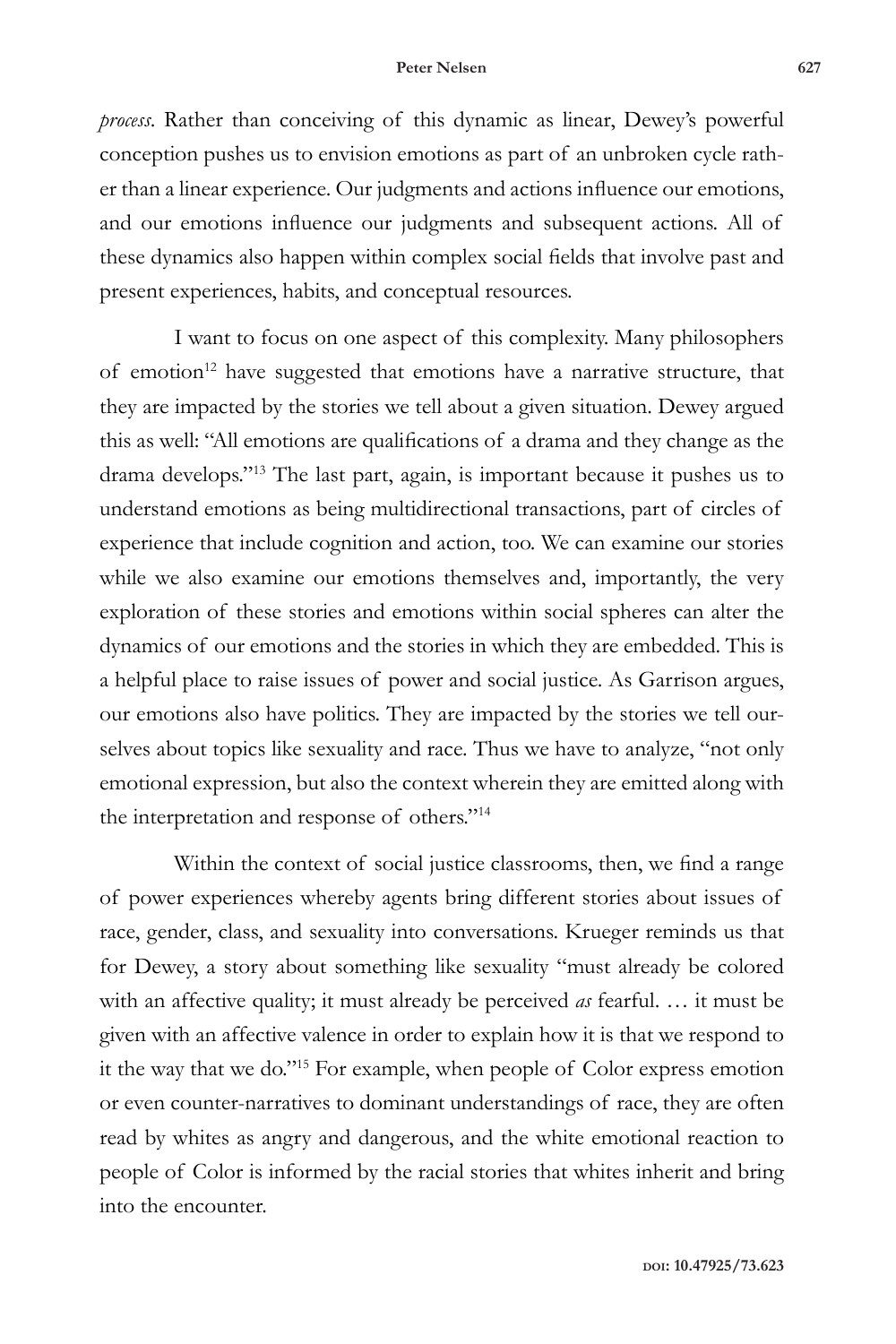While she doesn't ground her analysis within a Deweyan conception of emotions, Sara Ahmed's discussion of disgust and its relationship to power and issues such as sexuality and race is spot on here: "Emotions are not simply something 'I' or 'we' have. Rather, it is through emotions, or how we respond to objects and others, that surfaces or boundaries are made: the 'I' and 'we' are shaped by, and even take the shape of, contact with others … Emotions ... produce the very surfaces and boundaries that allow the individual and the social to be delineated as if they are objects."<sup>16</sup> For example, heteronormativity produces conditions that help heterosexual bodies experience comfort and belonging. In contrast, "Queer subjects, when faced by the 'comforts' of heterosexuality may feel uncomfortable (the body does not 'sink into' a space that has already taken its shape)."17 These dynamics, of course, are what has driven the move to tame wild emotions in the classroom because we may seek to avoid conflict and to keep classroom analysis focused on rational or "academic" inquiry. We also may desire to give space for alternative stories to emerge and to privilege the often marginalized emotional experiences of those who are targeted by oppression; we may silence and limit the emotional expression of privileged speakers. While managing productive conversation and creating spaces to disrupt unjust power imbalances are essentially important aims, doing so in rich ways that also support the conditions for individual and collective growth may require direct engagement with the details of emotion in its rich fecundity.

To make what I mean clear, *pace* Garrison, I return our focus to Dewey's conception of emotion, action, and cognition as an unbroken circle. If emotions are partly cognitive, then we can impact them by analyzing the stories about sexuality and morality, for example, that students bring into discussion spaces. Likewise, to make change in cognition, we can also bring our attention to emotions. Likewise, we can also offer students opportunities to take actions that alter their thinking and emotions, too, as these are all aspects of an unbroken cycle of experience. This brings us to the philosophy of nonviolence: its conceptual and strategic resources are focused simultaneously on all three aspects of this cycle, and they point us toward how to conceptualize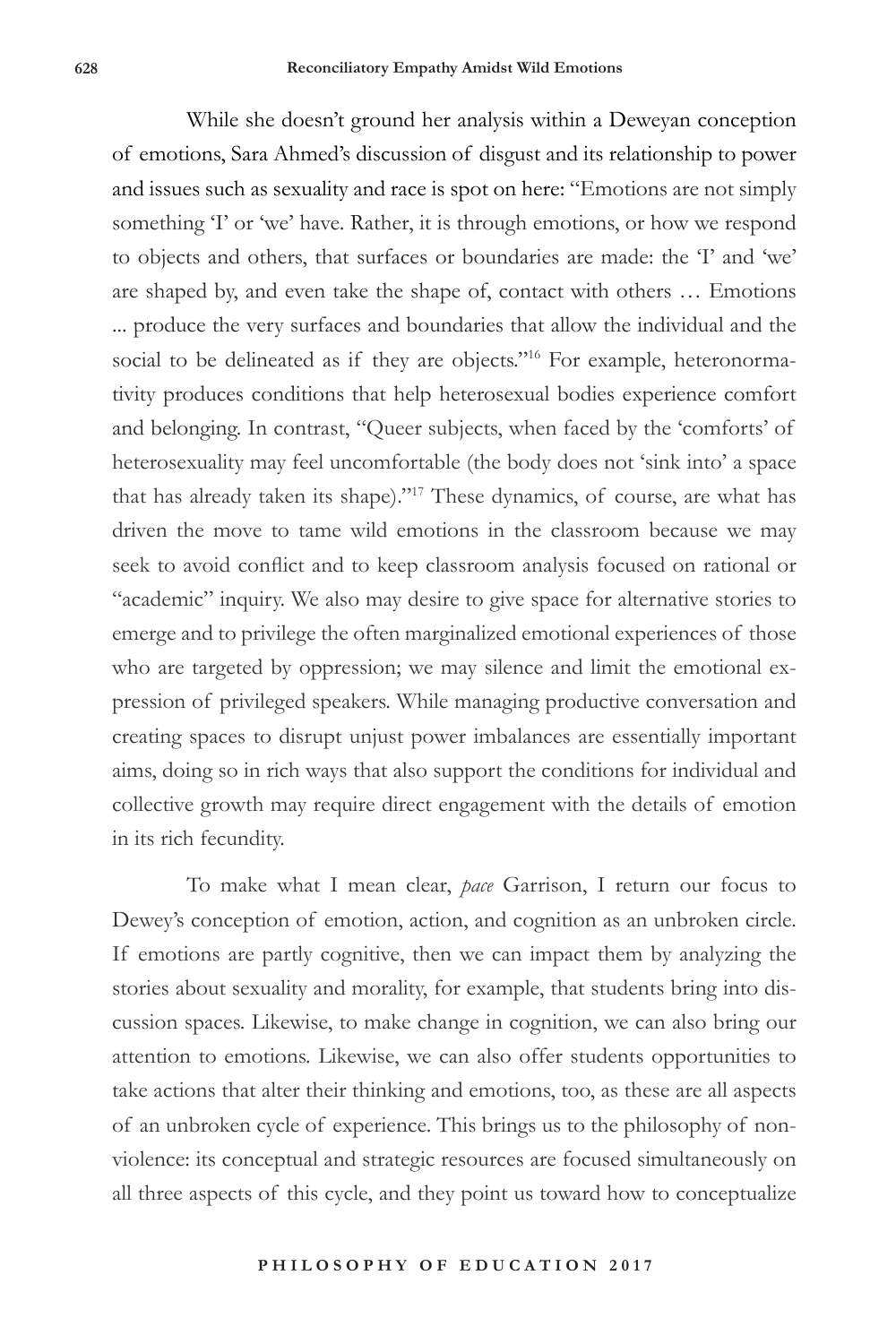responding to wild emotions in ways that focus on growth.

# *Gandhian Nonviolence*

As anyone who has spent time reading Dewey can attest, understanding his conceptual resources can be difficult because language may not keep pace with the philosophical work he pushes it to do. We find that same dynamic when trying to understand the notion of nonviolence because it is an imperfect and somewhat misleading translation of the Sanskrit word *ahimsa,* which is the negative of *himsa*, the intention to do harm.<sup>18</sup> Michael Nagler explains that, "in Sanskrit abstract nouns often name a fundamental positive quality indirectly, by negating its opposite."19 The negation was used to express the inability of language to capture the complexity of fundamental concepts: "*Ahimsa* is not really a negative term, as to our ears *nonviolence* decidedly is. *Ahimsa* suggests something profoundly positive, which would not be possible to name directly."<sup>20</sup> In an attempt to offer a more direct and helpful term, Gandhi offered nonviolence as *satyagraha*, which roughly means "clinging to the truth." In an echo of the fallibilism of pragmatists such as Dewey and Peirce, Gandhi recognizes that there is a profound limitation on our access to truth, and his conception of nonviolence, or *satyagraha*, embraces this fallibilism. Moreover, for Gandhi, to engage in a struggle over an issue of injustice is to engage in an act of inquiry. This holds even for the most violent of clashes. Violence itself is a struggle over truth.<sup>21</sup> This is essential to our exploration because it brings our attention to one important aspect of our three-part cycle; it links nonviolence to inquiry.

We find a focus on action here as well, similar to Dewey's position, that while we may be open to further inquiry, we must act now on our provisional ends-in-view. Likewise, Gandhi suggests we should engage with others on matters of injustice even if we may be proven wrong in the future. We act as if our own beliefs were true while also holding on to the possibility of error. Gandhian nonviolence is thus grounded in inquiry with the other, even before the other is able or willing to join in that inquiry. In his description of Gand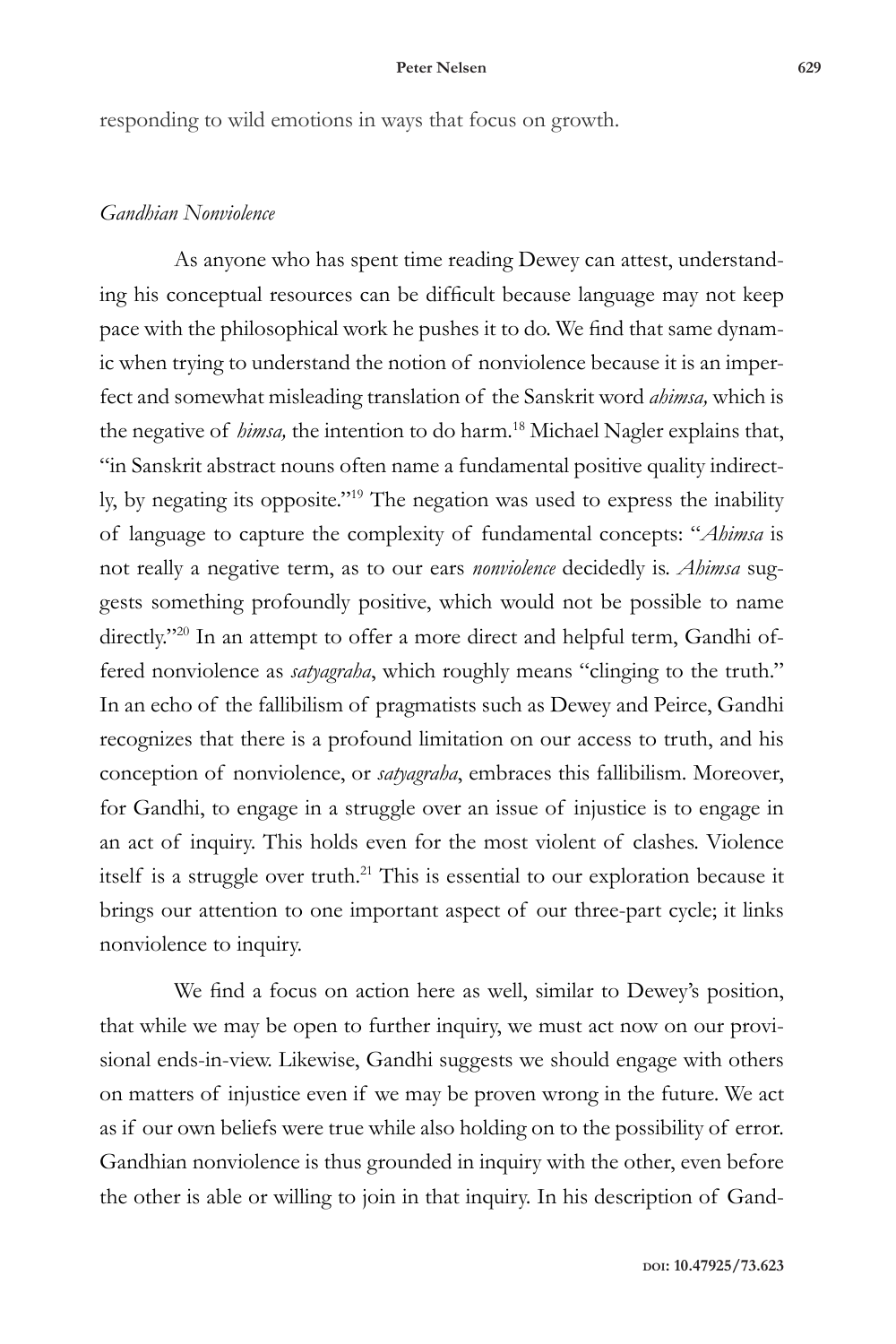hian nonviolent inquiry, Robert Holmes explains the position well:

The aim, then, becomes to find the truth. Prevailing over the other is not the objective. Nothing morally worthwhile is gained if you prevail but were wrong to do so. One strives to engage the other in a way that maximizes the possibility that the truth will eventually emerge, whatever it may be, and whomever it may favor. … You cannot justifiably kill other people at the same time you acknowledge that they may be acting with a significant measure of the truth whose realization it is your aim to foster.<sup>22</sup>

All of this has bearing on the problem we're facing — how to engage with wild emotions amidst differences of power within social justice classrooms — but perhaps the most pressing aspect of Gandhi's philosophy of *satyagraha* is the way that means and ends unite through a simultaneous focus on emotion. When groups are divided over normative issues, those with less power can seek to create a shared project of inquiry with those with more power by seeking to establish a shared emotional connection of empathy. Despite popular misconceptions, the aim of nonviolent action is not merely to make change, it is also to build a relationship across power and difference to engage in shared inquiry. That connection turns on compassionate, emotional connection. *Satyagraha* involves bringing empathy to our inquiry with others, even those with whom we have deep disagreements because of what we consider to be their oppressive uses of power. "When *Satyagraha* works, it doesn't change one party's position, it changes the *relationship* between parties. Once they have 'seen' the situation from our point of view, those who once were our opponents move closer to us in spirit. This is integrative power."23 Thus there's a deep desire to change the relationships amongst people, and in keeping with Dewey's theory of transaction, both parties are changed by the interaction.

Thus, Gandhian nonviolence focuses on intertwining three aspects of experience - (1) emotion, (2) inquiry, and (3) action - while focusing on oppressive social structures and interpersonal dynamics. To return us to the issue of growth, let us push further into the way emotion plays a part in *satyagraha* and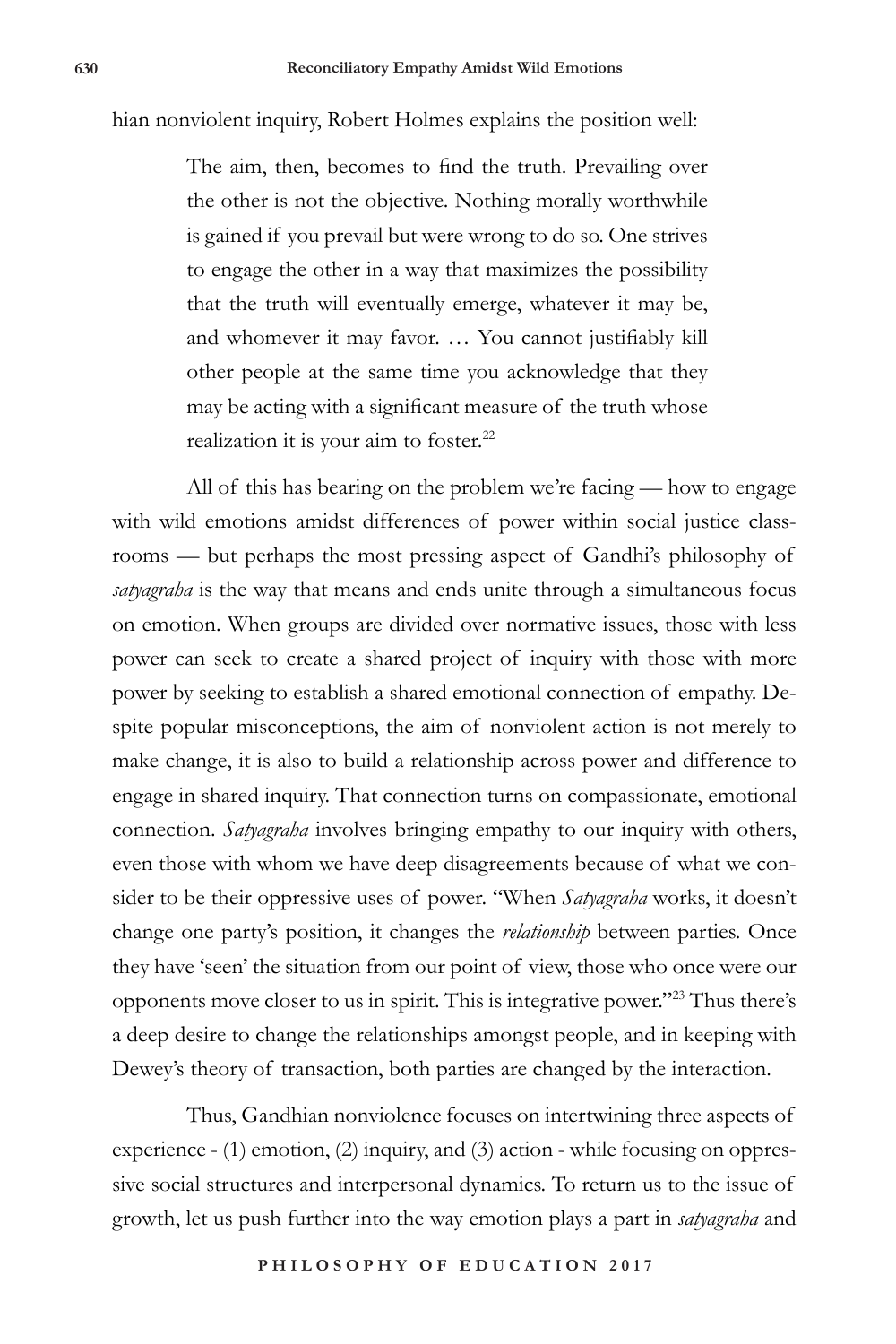look at a detail that may be the least obvious candidate for contributing to understanding Deweyan growth and power relationships: purposeful suffering. Gandhi specifically used suffering as a tool for engaging with those with more social and institutional power, to build empathy and to begin the process of inquiry to lead to socially just change. In this last section, I argue that we can reconstruct the notion of purposeful suffering to help us position it within growth.

# RECONCILIATORY EMPATHY AND NONVIOLENT GROWTH

One of the most famous strategies associated with nonviolent resistance is inviting suffering by putting actors in physical proximity to danger. "The nonviolent actor is deliberately seeking to manifest the pain that others are trying not to see. So in his or her case, the pain is not just something to put up with along the way; it's a part of the point."24 As Gandhi put it: "Things of fundamental importance to the people are not secured by reason alone but have to be purchased with their suffering … if you want something really important to be done you must not merely satisfy the reason, you must move the heart also."<sup>25</sup> As a result, we find famous situations where nonviolent agents purposefully withstand violence while peacefully demonstrating in protest. For example, the Vaikom Temple Road *Satyagraha* in 1924-5 arose in response to unjust conditions: The Dalits, or "untouchables," were forbidden from using the temple road because their impurity threatened to contaminate the Brahmins, the privileged class. In a protest that lasted months, the Dalits and their supporters blocked the temple road and repeatedly endured beatings, yet they maintained the protest throughout the monsoon season in which flood waters rose to as high as their shoulders. Their efforts famously resulted in a peaceful change in institutional policy; the road was opened to all. This aspect of nonviolence may not appear to be relevant to a socially just educational project, but I argue we can reconstruct the strategy of taking on suffering in order to situate it within our conception of growth and emotion.

I must stress I am *not* advocating that educators place themselves in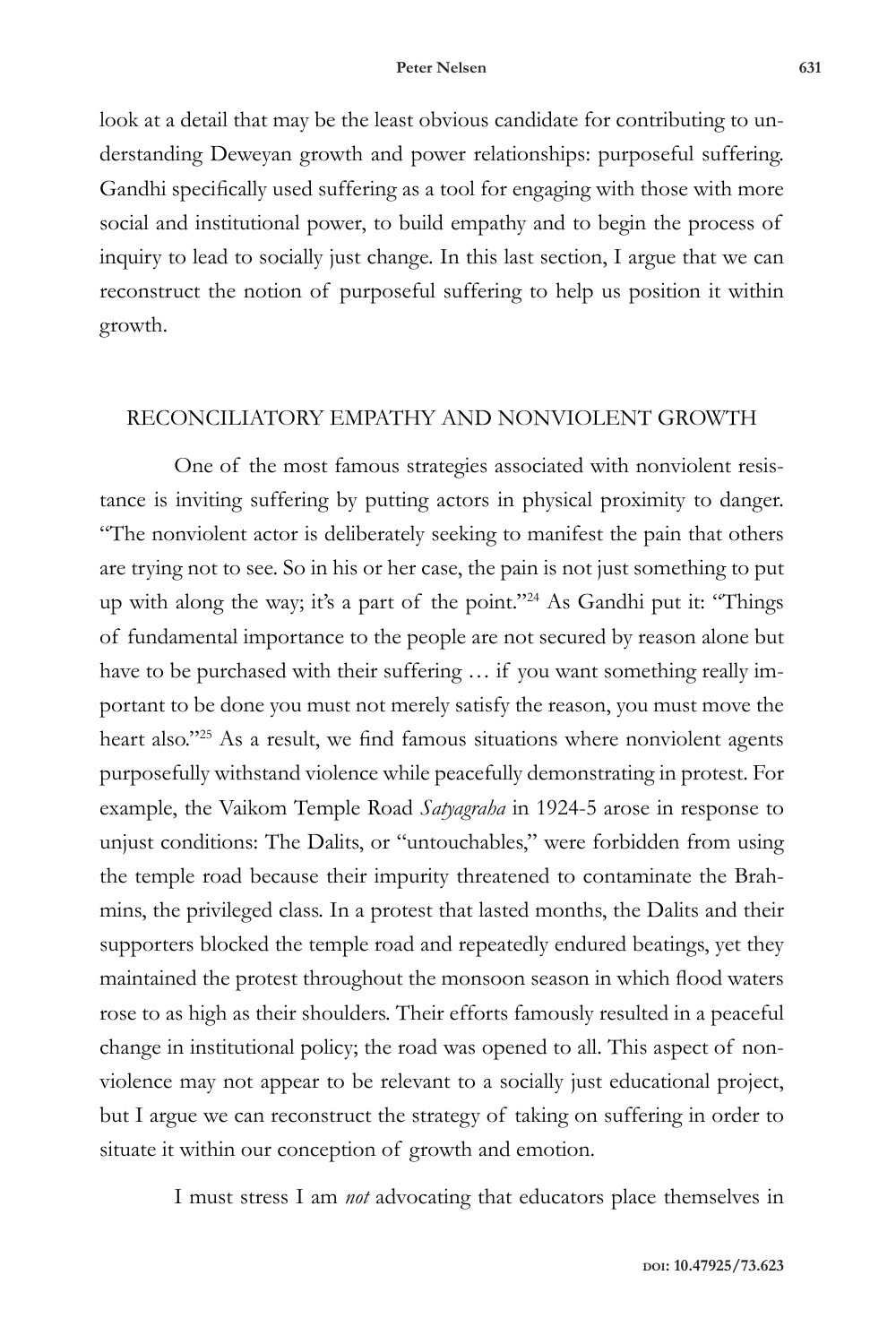situations where they may experience physical harm. Instead, the aim is to empathize with those in the majority position who may be engaging in practices or holding beliefs that sustain injustices such as racism and heterosexism. Empathizing should not be mistaken for condoning. One can empathize and *not* approve. Like the nonviolent actor who stands in front of a violent other, the aim is to awaken empathy by connecting emotionally with the experience of the other, even one who is in a privileged position. The aim here is to engage and to make an emotional link between the person in power and the emotional suffering of those who experience oppression. The educator symbolically embodies suffering but does so in such a way that also honors the emotional life of all others in the social space. The aim isn't just to emote, however: We return to the Deweyan cycle of emotion as well as Gandhi's call to bring the other into inquiry in order to explore the stories that inform our emotional experiences. For example, one source for direction is what Michalinos Zembylas describes as reconciliatory or strategic empathy.

Zembylas argues the act of empathizing with another forges a relation between the two parties based on a vision of shared humanity. "The major function of reconciliatory empathy is participating in shared reflective engagement with the other's emotional life that is, realizing that the other is like me and should be invited in a renewed relationship, despite the troubled knowledge he or she carries. Finding commonality through identification with the other is perhaps the most difficult and yet profound step in his or her rehumanization."26 This means that teachers must work through the paradox of engaging with both what we can understand as perpetrators and victims of injustice (though those categories are, of course, much more complex and nuanced as we engage with multiple aspects of our social identities.) Zembylas suggests that, "teachers must create the kind of environment of trust that allows emotions of woundedness, no matter where they come from, to be worked through."27 Of course, there are no easy ways to engage, and the emotional exploration can be too difficult for many students, unwelcome, and may even result in a withdrawal: I posit these dynamics may happen even if educators fail to engage with emotions, perhaps even more so.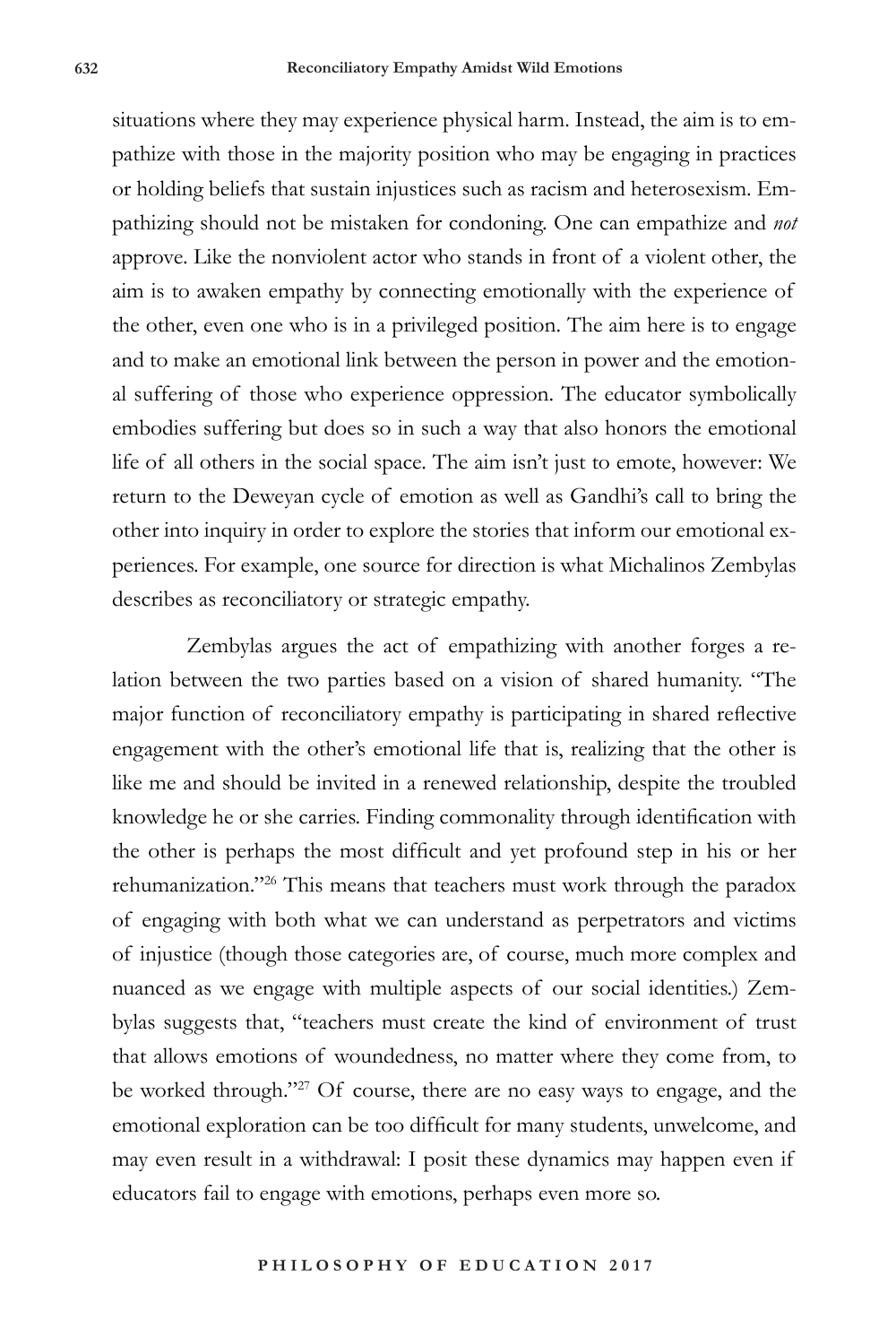#### **Peter Nelsen 633**

As Gandhian *satyagraha* demonstrates, engaging with emotion across fundamental differences can be a source of engagement rather than of disconnection. Building on Dewey, I suggest engaging with emotion is not merely a strategy to be able to get back to the "real" work of rational inquiry. Instead, it is part of the very fabric of growth itself. In a move that may be counterintuitive to so much of what academic training pushes educators to do, I suggest that focusing on emotional interactions, even before they are understood cognitively, may help social justice educators reach the common ground of empathy that they can then draw upon to build cognitive understandings and even agreements. If social justice educators and students make commitments to this sort of emotional engagement, remaining in emotional *and* rational co-inquiry, the history of *satyagraha* demonstrates they may be able to overcome the seemingly dangerous rifts that make engaging with topics like those associated with social justice so fraught with frustration, fear, and danger.

- 2 Eamonn Callan, "Dewey's Conception of Education as Growth," *Educational Theory* 32, no. 1 (1983): 19-27.
- 3 John Dewey, *The Later Works, Volume 2, 1925-1953, Essays, Reviews, Miscellany, and The Public and Its Problems*, ed. Jo Ann Boydston (Carbondale, IL: Southern Illinois University Press, 2008), 147.
- 4 John Dewey, *The Public and Its Problems*, in Dewey, *The Later Works, Volume* 2, 328.
- 5 John Dewey, "The Theory of Emotion," in *John Dewey: The Early Works, Volume 4*, ed. Jo Ann Boydston (Carbondale: Southern Illinois University Press, 2008): 152-69 and 169-88; "The Reflex Arc Concept in Psychology," in *John Dewey: The Early Works, Volume 5*, ed. Jo Ann Boydston (Carbondale: Southern Illinois University Press, 2008): 96-109.
- 6 Joel Krueger, "Dewey's rejection of the emotion/expression distinction," in *Neuroscience, Neurophilosophy and Pragmatism*, eds. Tibor Solymosi and John R Shook (Dordrecht: Springer, 2014).

<sup>1</sup> Özlem Sensoy and Robin J. DiAngelo, eds., "Is everyone really equal?: an introduction to key concepts in social justice education, " (New York: Teachers College Press, 2012).2012